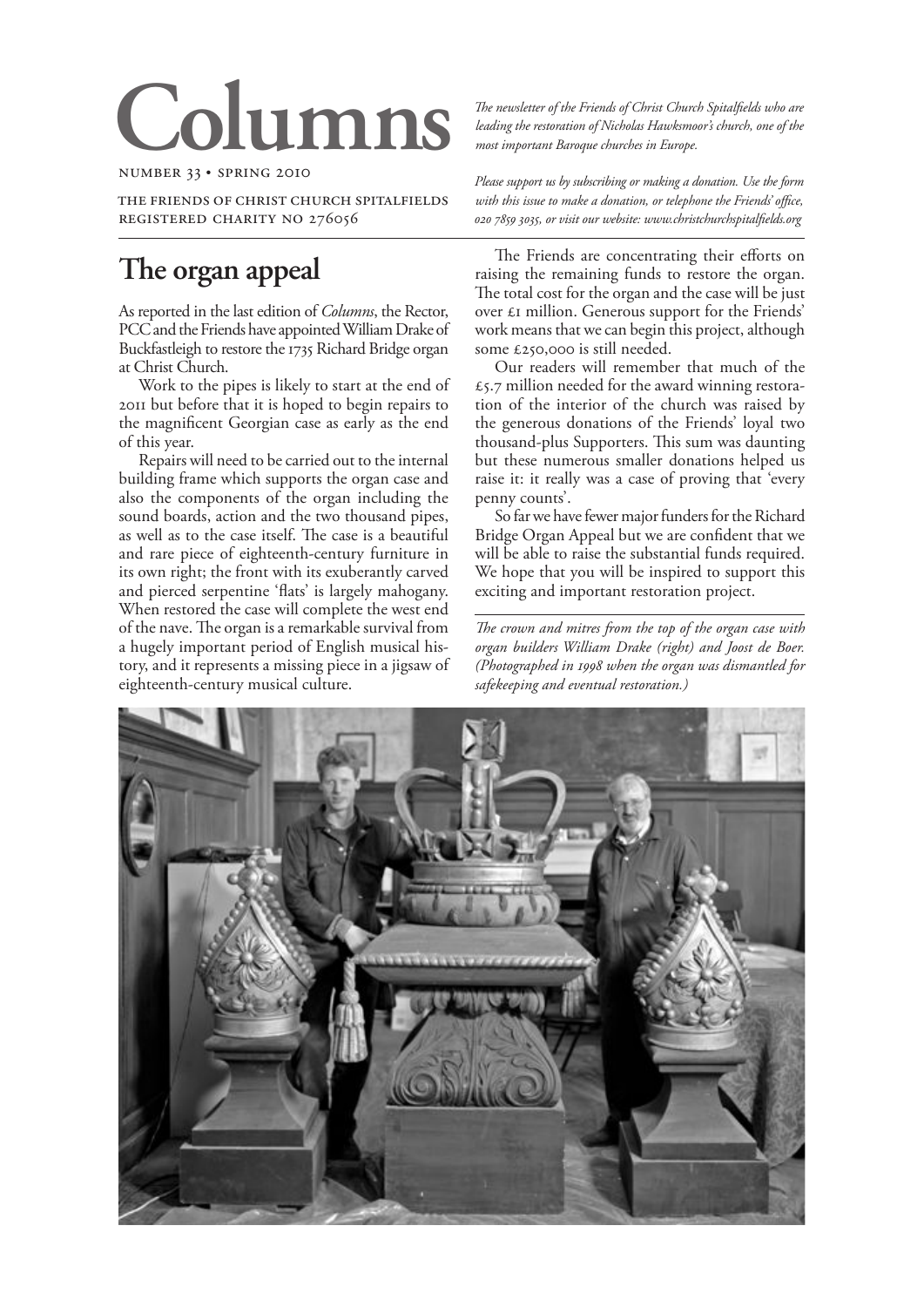### **Stone plaque commemorates the restoration of Christ Church**

A Portland stone plaque, commissioned by the Friends and designed and carved by Caroline Webb, has recently been installed under the portico of Christ Church. It is carved in Pond freestone from Haysom Quarry in Dorset, the same quarry that provided the stones for the new floor of the nave and aisles. The inscription commemorates the entire campaign of restoration from the start of the Friends in 1976 until the church reopened in 2004. It acknowledges the major donors to the campaign – Simon Sainsbury, the Heritage Lottery Fund, English Heritage as well as the many individuals, charities and companies who so generously gave to the Friends to achieve this massive project. A ceremony to unveil it is being planned later in the year.

Caroline Webb was selected by the trustees to carry out the letter carving. The Friends' interview with her follows below.



The Webb family has a long tradition of working in **the Arts and Crafts. Can you tell me a little about them and how this has influenced your work?**

Edward Webb, a watercolourist and pupil of David Cox, was the father of Sir Aston Webb  $(1849-1930)$ , president of the RA and RIBA. Aston Webb was the architect of many important London buildings around . His work includes parts of Imperial College, the eastern façade of Buckingham Palace, Admiralty Arch on the Mall, the Cromwell Road frontage of the Victoria and Albert Museum and a restoration of the medieval church of St Bartholomew-the-Great in London. He

also designed, among other buildings, the Britannia Royal Naval College, Dartmouth and Christ's Hospital, Horsham. Aston's nephews Geoffrey, and Christopher Webb my grandfather, were stained glass artists whose work can be found in cathedrals and churches throughout the country. Christopher's work includes windows in Sheffield, Exeter, Salisbury, Chichester and Southwark Cathedrals. My father John Webb has spent his working life making fine ecclesiastical silver.

One of my earliest memories is of my grandfather, Christopher, who was very elderly then, working at his easel in a studio in our garden in St Albans in the shadow of the Abbey. My father also worked from home; I spent many hours in his workshop as a child.

My grandmother was a great influence on me too; she was a less conventional artist – a wood engraver, painter and writer – and would have been very good had she had her own career. She would take me to churchyards and, possibly to keep me quiet and give me something to do, would give me a piece of paper and some heel ball and I would make rubbings of the lettering on the gravestones.

#### **What led you to be come a letter carver?**

When I was very little my father bought me a wooden napkin ring with eight sides and carved each letter of my name on each. I saw and held it every day and this small object was almost certainly to be a big influence on my future!

I studied typography and graphic communication at Reading University. At that time it was a very practical course, as well an academic one. Ralph Beyer taught lettering; he was a highly respected carver who designed and carved the inscriptions for the new Coventry Cathedral and was the first person to show me how to carve a letter. Michael Harvey, another well-regarded lettering designer and carver, also used to come to teach on a visiting basis. He has continued to be an influence and a mentor.

#### **Can you tell me about your collaboration with the poet Ian Hamilton Finlay?**

Working with IHF [1925-2006] was a very special experience. He approached me with commissions when I was just starting to work for myself. It was a special relationship: unlike the usual client-carver relationship his was an equal partnership. Although IHF was very specific about what he wanted, it was a real collaboration. His pieces tended to be very site-specific; the location was crucial to the design. Some were for exhibitions in major galleries in America and Europe; others were for his garden Stonypath (now known as Little Sparta). One of our first collaborations was a series of small wooden folding icons for an exhibition at the Institute of Contemporary Arts in 1992. Inside each were tiny versions of his bigger works. I carved them at the kitchen table while also working on other bigger projects. They taught me a great deal about carving letters into wood.

I also did a number of larger pieces for him: benches, plaques, wooden poles and designs for works in neon,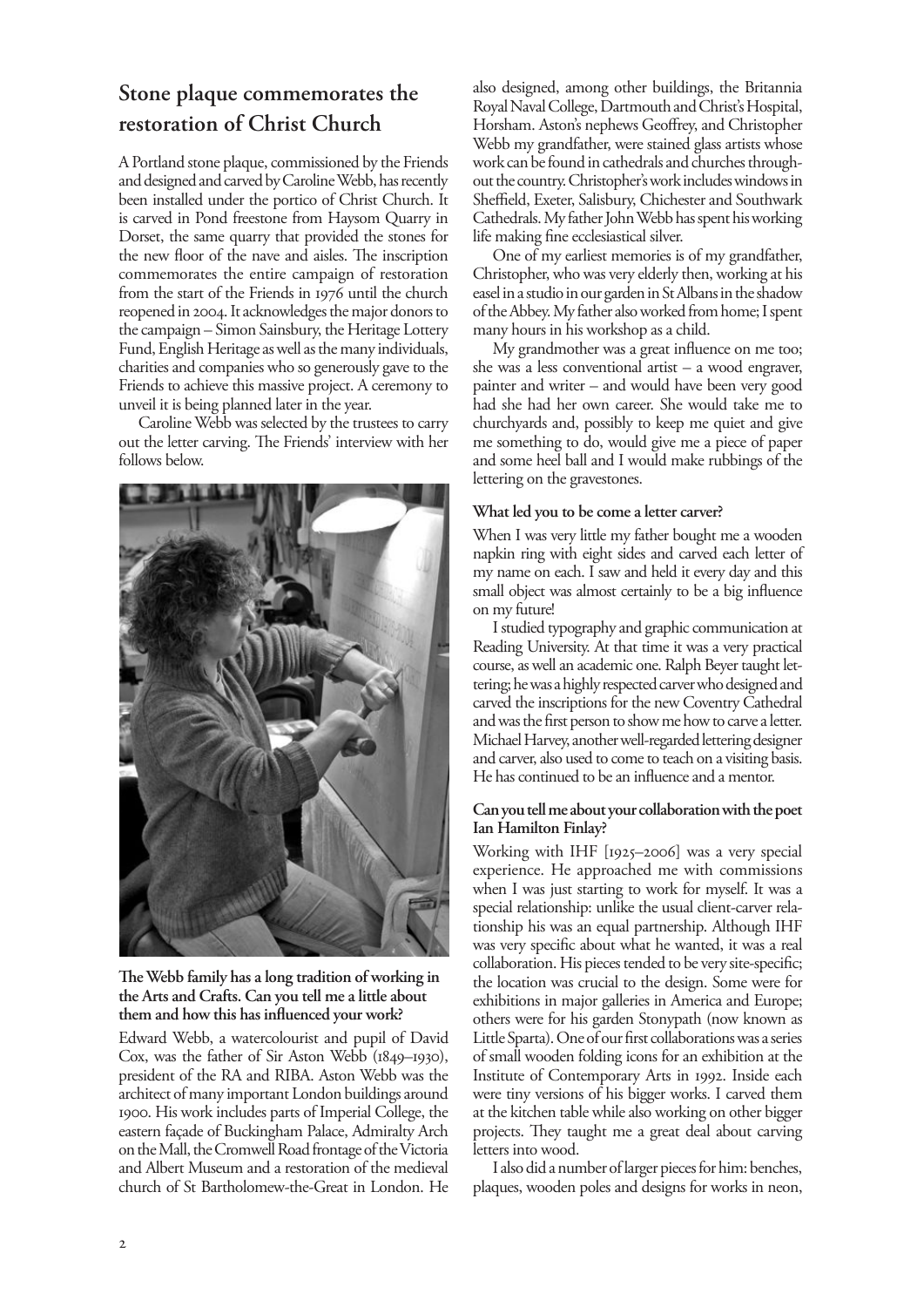among others. The works varied hugely in scale and material. Sometimes I wouldn't see the finished article, for example the lettering for a glass bridge in a garden in Provence. He was a great correspondent.

#### **How do you view your approach to lettering?**

Reading University was very rigorous in its teaching. We studied the history of type design and letterforms in depth as well as the practical use of both. So unusually perhaps my approach tends to be from a design perspective rather than that of a stonemason. I am happy to draw inspiration from Roman, Renaissance, and particularly the lovely English vernacular letters of the eighteenth century.

I tend to draw my letters, rather than using a brush. I focus on the words and try to design an inscription that will best convey the meaning of the text. I like my lettering to have a purpose and in that sense I see myself more as a craftsman than an artist.

#### **Can you tell us a little about the practical processes of working on a stone commission: for instance choosing the material to work with, tools that you use, things that can go wrong?**

I like to use our native British stones. Some stones are becoming more difficult to obtain. The Purbeck stone quarries, for example, are limited to the number of times they can blast and then much of the stone goes to big corporate projects in London; it can be quite hard for a small business or individual stonemason to get suitable pieces. But there are still some lovely stones to choose from, such as slate from Wales and the Lake District, Delabole slate from Cornwall and Caithness slate from Scotland. Also good for lettering are the Purbeck and Portland stones and sandstones from Yorkshire.

In contrast to the wide variety of chisels that one needs for carving letters in wood, the tools needed for carving letters in stone are very simple. I use tungsten chisels and a zinc dummy. Wood-carving requires gouges and curved chisels to coax the letter out of the material. Lettering in stone is more immediate and only requires one shape of chisel as there is no grain to contend with.

#### **What do you do if something goes wrong while you are carving?**

I have to check the text very carefully a number of times before starting to carve as by that stage the letters appear to the carver as shapes rather than words! Sometimes the edge of a letter might chip or the shape might not be quite right. In those cases and if the carving is quite shallow it is possible to rub the stone back. On some stones small blemishes can be filled. That would have been very difficult to do with the Christ Church stone as it was very even in texture with few shells.

#### **How did you find working on the Christ Church project?**

It was very enjoyable. I enjoyed working with my clients and particularly Red Mason whose opinions I respect.

Communication was good and there was enough time to get the inscription right. Between us a lot of thought was put into the size of the stone and the material, the letterform, the balance of the lettering, and how best to retain the visual integrity of the plinth.

#### **What's next for you?**

I am currently working on two large wooden panels with inscriptions for St Peter's Church in St Albans, designing a wooden piece for a new George Harrison memorial garden, a number of memorials and headstones as well as pieces for various exhibitions.

#### See more of Caroline Webb's work at:

http://www.carolinewebblettering.com



#### **For your diary**

#### Friends' Organ Day Wednesday 9 June 2010

The Friends are arranging an all day organ tour to visit three significant architectural venues and to explore the organs installed in them. The day begins and ends at Christ Church Spitalfields. We will also visit St Botolph Aldgate and Dulwich College Chapel. There will be an opportunity to see, hear, explore and learn about these instruments in the company of Dr William McVicker, organ curator at London's Royal Festival Hall.

The cost including bus, lunch, donations to the churches, notes and the chance to view the pictures at Dulwich Picture Gallery is  $\pounds$ 75 per person (£65 for paidup Supporters). Places are limited and will be allocated as received. Booking is essential.

Please contact the Friends office for further details and to book tickets.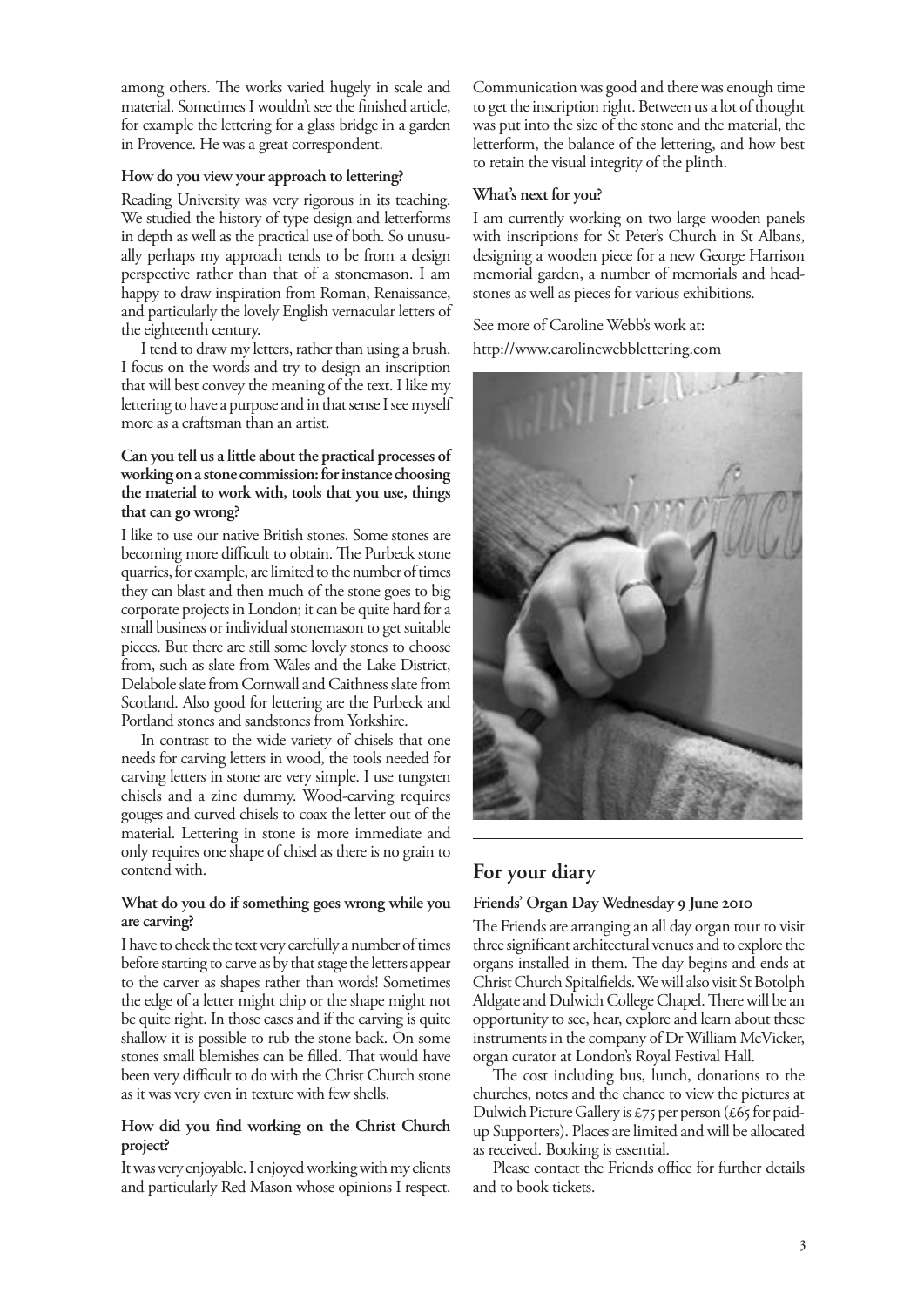#### **!ank you**

The Friends are grateful for the generosity of the many individuals and organisations who support the Restoration and Organ Appeals. We would like to thank the law firm Ashurst for generously providing an office; for printing this issue of *Columns* and other printed material. Thank you to our volunteers who come and help both in the office and at special events. We would like to take this opportunity to thank all those who prefer to remain anonymous and those who give to the restoration by standing order, thereby saving on administrative costs.

We would also like to thank the following for their recent donations:

Gifts of £25 and over Bruce A Bailey Mrs & Mrs Ashley Barker \* Mrs Nicola Barton \* Miss S Bickford Peggy Boone Oksana Bruce Derek Dale-Lace \* Ms S E Dunkley \* David Fowell \* Richard Garnett \* Mrs J C George \* John Gowlland \* F Leo Grant \* Diana Morgan Gray \* Dr J R James John Kent \* Mary H Knox \* John G Lane Mrs A Levy \* The Rt Hon Lord MacLean \* David & Josephine Maloney Harry Mathews Mrs Valerie Minns \* Elizabeth Newlands Ann Norman-Butler Mr P H Parr \* Diana Pearce \* Zara Perry \* John Pettit Martin Plaut Mrs E E Randall \* Mrs H Roberts Louise Rogers Chris Sayers Martin Sheppard S K Stobbs \* Dr H R T Summerson

Hilda Taylor \* Jan Thornton N E Trippett Anthony J W Vaughan \* John Walton \* Mrs June Whaite Ron Williams Jeremy Wong

#### Gifts of £100 and over

The Aquarius Trust \* The Byrne Charitable Trust \* Mr G A Collens \* Adam Cooke \* Felicity Crowther \* George K Freeman \* Mr R E George \* The Glossop Pryor Foundation David Pears \* Ken Potter \* John Scott-Oldfield \* Patricia Snell A P Stirling \* Mark Wagstaff

#### Gifts of £200 and over

Rex Davis \* Martin Gordon *In memory of Eric Elstob* \* Allan Murray-Jones Mrs P H Pinder

#### Gifts of £500 and over

In memory of W I Massil \* The Worshipful Company of Weavers

#### Gifts of £1000 and over

Lawrence Banks \*

*\* partly or fully for the Richard Bridge Organ Appeal*

Published by the Friends of Christ Church Spitalfields Registered Charity No Christ Church, Fournier Street, London EI 60E Telephone 020 7859 3035 friends@christchurchspitalfields.org www.christchurchspitalfields.org